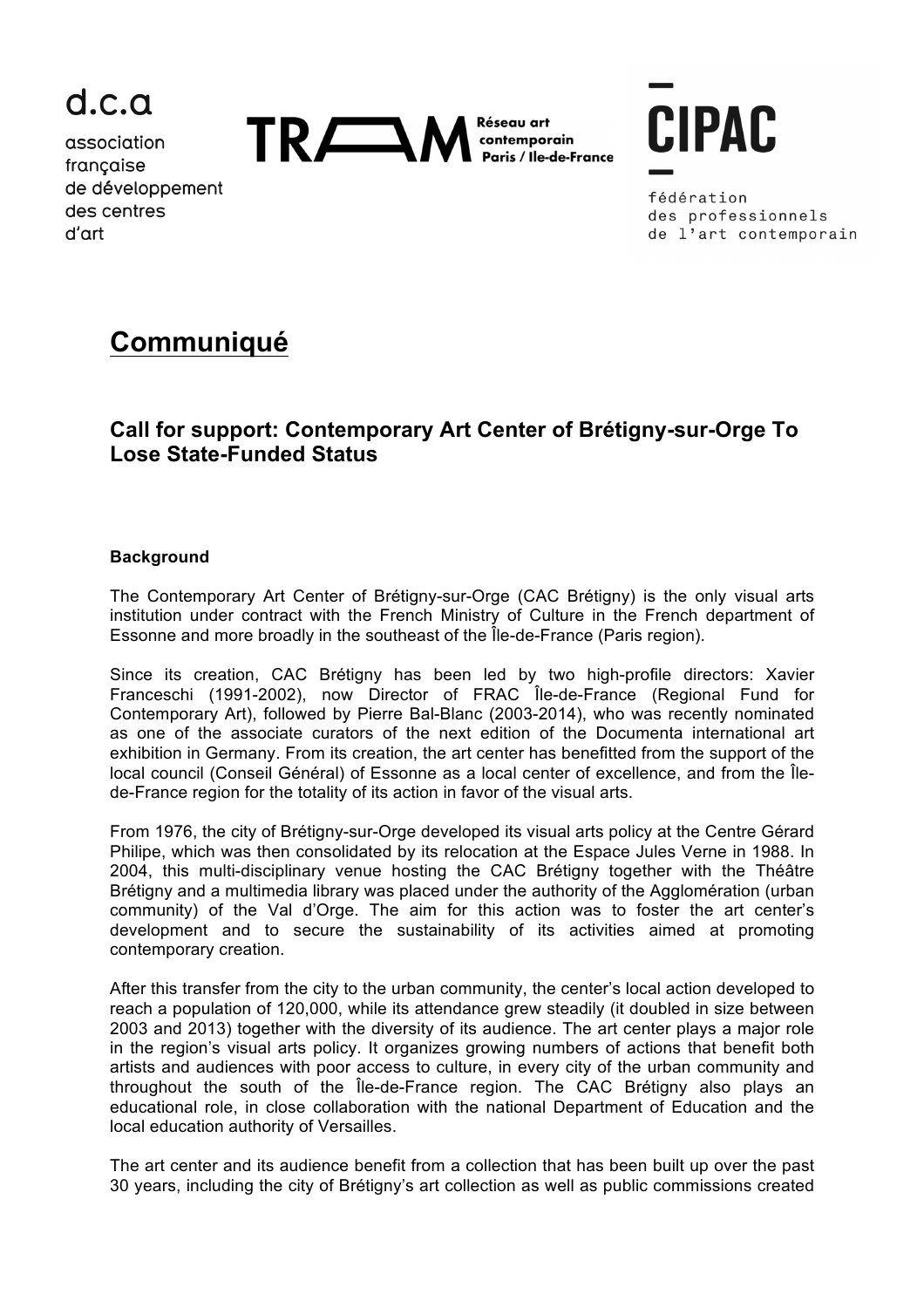especially for the venue in the frame of the "Phalanstere Project". This unique heritage contributes to the center's local, national and international reputation.

#### **An alarming situation**

Using as a pretext the departure of the center's current director from his post as of January 2015, the urban community's cultural team proposed a reorganization of the Espace Jules Verne. This could include merging its different services to form a multi-disciplinary venue under a single management, led by the Théâtre Brétigny. This decision would lead to the CAC Brétigny losing its contracted status as of the 1<sup>st</sup> January 2015.

This decision is incompatible with the requirement for a publicly funded art center under contract with the French Ministry of Culture to have an independent management and artistic team. This would therefore mean the end of the State's partnership with the CAC Brétigny. This decision goes against the procedure laid down in the convention signed by the Prefect, and in the article 1.4 of the national circular of the  $9<sup>th</sup>$  March 2011 on the contracting of contemporary arts centers. The breaking of a contract can only happen after an inspection report has been produced by the French Ministry of Culture, and after the center's activity report has been discussed by public representatives with the art center's director, in the presence of the d.c.a / French association for the development of centres d'art.

The sharing of resources between the theatre and the art center can be useful. However a venue-wide merger should not take place if it means that, for cost-savings reasons, one of the two founding organization's contracted status is put at risk. In this particular context, we are concerned that the decision to let go of the art center's contracted status means that its activity will be absorbed by the theatre: this decision would be damaging for the cultural sector in its entirety, as it would create an opposition between the visual arts and the performing arts, when both disciplines have proven their ability to work together.

#### **A unilateral administrative decision with serious consequences**

- The art center's four permanent posts (three of which do not have civil servant status) will be lost after the  $30<sup>th</sup>$  November 2014. This will cause considerable damage for the team in place, and will contribute to the reduction of the number of qualified positions available nationally in the visual arts sector within contracted contemporary art centers.

- The continuity of services delivered by visual arts professionals will be interrupted for the foreseeable future as of the  $30<sup>th</sup>$  March 2015, with the expiry of the contract for the center's last fixed-term member of staff.

- The center's public service mission in terms of actions targeted at local audiences, of art works conservation, and of access to the resources for artists and professionals will be interrupted until a potential common management plan is implemented by the urban community, which should take place at the earliest in September 2015.

The cancellation of the center's contracted status will also put an end to its action within networks of visual arts professionals such as d.c.a / French association for the development of centres d'art, Tram, Contemporary art network Paris / Ile-de-France region, or Cluster (European network of visual art structures located in residential areas peripheral to large cities). This will be highly damageable for the reputations of the venue, of the city of Brétigny and of the urban community of Val d'Orge, as well as for the projects that have been developed in the last twenty years. Finally, this brutal decision will take effect in the middle of a school year, jeopardizing the link formed by the art center over the years with primary, secondary and tertiary students.